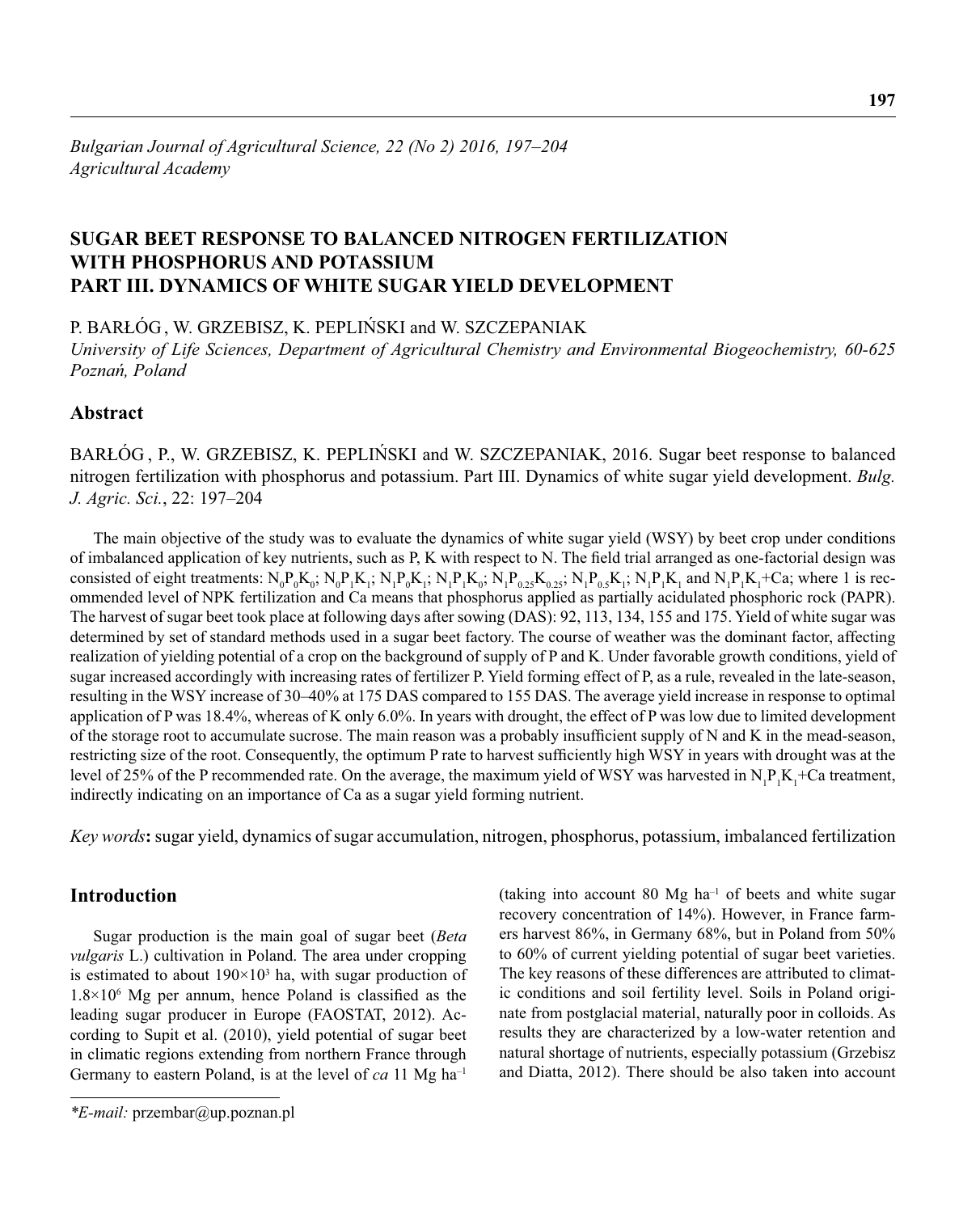structure of nutrients applied in fertilizers. It is well documented that N is the nutrient most limiting beet productivity (Märländer at al., 2003; Hergert, 2010). The application of low N rates results in decreased root tonnage. However, too high rates of N leads to reduced sugar content and increased concentration of impurities, such as α-amino N, K and Na (Hoffmann, 2005; Hoffmann and Märländer et al., 2005).

The most important purpose of sugar beet growers is to increase N use efficiency. The success in this area depends not only on N concentration in soil, N rates, timing or methods of fertilizer application, but also on content of other nutrients in soil, especially of P and K (Wiebel and Orlovius, 1997; Nikolova, 1999; Römer et al., 2004; Barłóg et al. 2010). The imbalanced application of P and K with respect to the rate of N fertilizer disturbs growing conditions, considering both nutrients as factors in the minimum (Grzebisz et al., 2012). Fertilization with N in excess, leads to its accumulation in soil, in turn causing a negative pressure on the environment. Nowadays, N management is considered as one of the key challenges for both for researchers and farmers. It is the core of sustainable agricultural production in the 21st century (Eickhout et al., 2006; Tzilivakis et al., 2005).

The main aim of the conducted study was to evaluate the dynamics of white sugar production by sugar beet during the course of the growing season on the background of constant rate of fertilizer nitrogen and imbalanced rates of phosphorus and potassium.

## **Materials and Methods**

The conducted study basis on data obtained from the field static experiment, which was carried out in private farm at Wieszczyczyn (52°02'N17°05'E) during three consecutive growing seasons 2001, 2002, 2003. The basic information about weather and soil condition the conducted experiments are described in details in the first part of this paper (Barłóg et al., 2013). A completely randomized experimental design was employed with four replications and area of 54 m<sup>2</sup> per plots. The field trial, arranged as one-factorial design, replicated four times, consisted of eight following treatments:

A. absolute control, i.e. no applied fertilizers (acronym  $N_{0}P_{0}K_{0}$ ),

B. nitrogen control, 100% of recommended level of P and K  $(N_0P_1K_1)$ ,

C. phosphorus control, 100% of recommended level of N and K  $(N_1P_0K_1)$ ,

D. potassium control, 100% of recommended level of N and  $P(N_1P_1K_0)$ ,

E. 100% of recommended level of N but 25% of P and K  $(N_1P_{0.25}K_{0.25}),$ 

F. 100% of recommended level of N and K but 50% of  $P(N_1P_{0.5}K_1),$ 

G. 100% of recommended level of NPK  $(N_1P_1K_1)$ ,

H. 100% of recommended level of NPK, P applied as PAPR  $(N_1P_1K_1+Ca)$ .

The recommended level of each nutrient in the successive years of study (2001/2002/2003) amounted to: 150/150/120 kg N ha<sup>-1</sup>; 60/60/80 kg P<sub>2</sub>O<sub>5</sub> ha<sup>-1</sup> and 180/180/300 kg K<sub>2</sub>O ha<sup>-1</sup>. The rate of N, P, K was calculated both on agrochemical properties of soils and nutrient requirements of sugar beets yield at the level of 60 Mg  $\times$  ha<sup>-1</sup>. Phosphorus was applied as single superphosphate (20%  $P_2O_5$ ), except  $N_1P_1K_1+Ca$  treatment – P was applied as 50% partially acidulated phosphoric rock (PAPR); potassium as muriate of potash  $(60\% \text{ K}_2\text{O})$ , and nitrogen as ammonium nitrate (34% N). Phosphorus and potassium fertilizers were applied in autumn, after the harvest of the fore-crop (winter wheat). Nitrogen was applied at two dates: i) before sugar beet sowing (60% of recommend levels) and ii) at the 4–6 leaf growth stage.

Sugar beet plants (Kassandra variety) were sampled at 92, 113, 134, 155 and 175<sup>th</sup> day after sowing (DAS) within an area of  $3.6 \text{ m}^2$  and  $7.2 \text{ m}^2$  at the last date. At each date the fresh root weight (FW) was determined and next a subsample was transferred to the factory's tare house for determination of the standard root quality characteristics, i.e. concentration of sucrose (SC), α-amino-N (AmN), K and Na on the FW basis. White sugar yield was calculated according to the Brunswick formula (Buchholz et al., 1995), using a set of following equations:

SML = 0.12 (K + Na) + 0.24 AmN + 1. 08 WSC = SC – SML WSY = (BY × WSC)/100,

where SML is standard sugar molasses loss  $(\%); K + Na$  is sum of potassium and sodium concentration in beet (mM 100 g<sup>-1</sup> fresh matter); AmN is α-amino N concentration in beet (mM 100  $g^{-1}$  fresh matter); SC is sucrose concentration (% on beet fresh matter); BY is yield of beet (Mg ha<sup>-1</sup>); WSY is yield of white sugar (Mg ha<sup>-1</sup>).

A two-way ANOVA was carried out to determine the effects of years (Y), NPK fertilization (F), years x fertilization (Y x F). The data set at 175 DAS was elaborated by using one-way ANOVA for each year separately. For F-test showing significant differences, Tukey's test (HSD) at the probability level  $\alpha$  = 0.05 was additionally performed to compare mean values. The relationship between WSY and DAS was described with the linear regression model. The multiple regression and stepwise variable selection were used to evaluate relationships between WSY and beet yield (BY) and its quality parameters.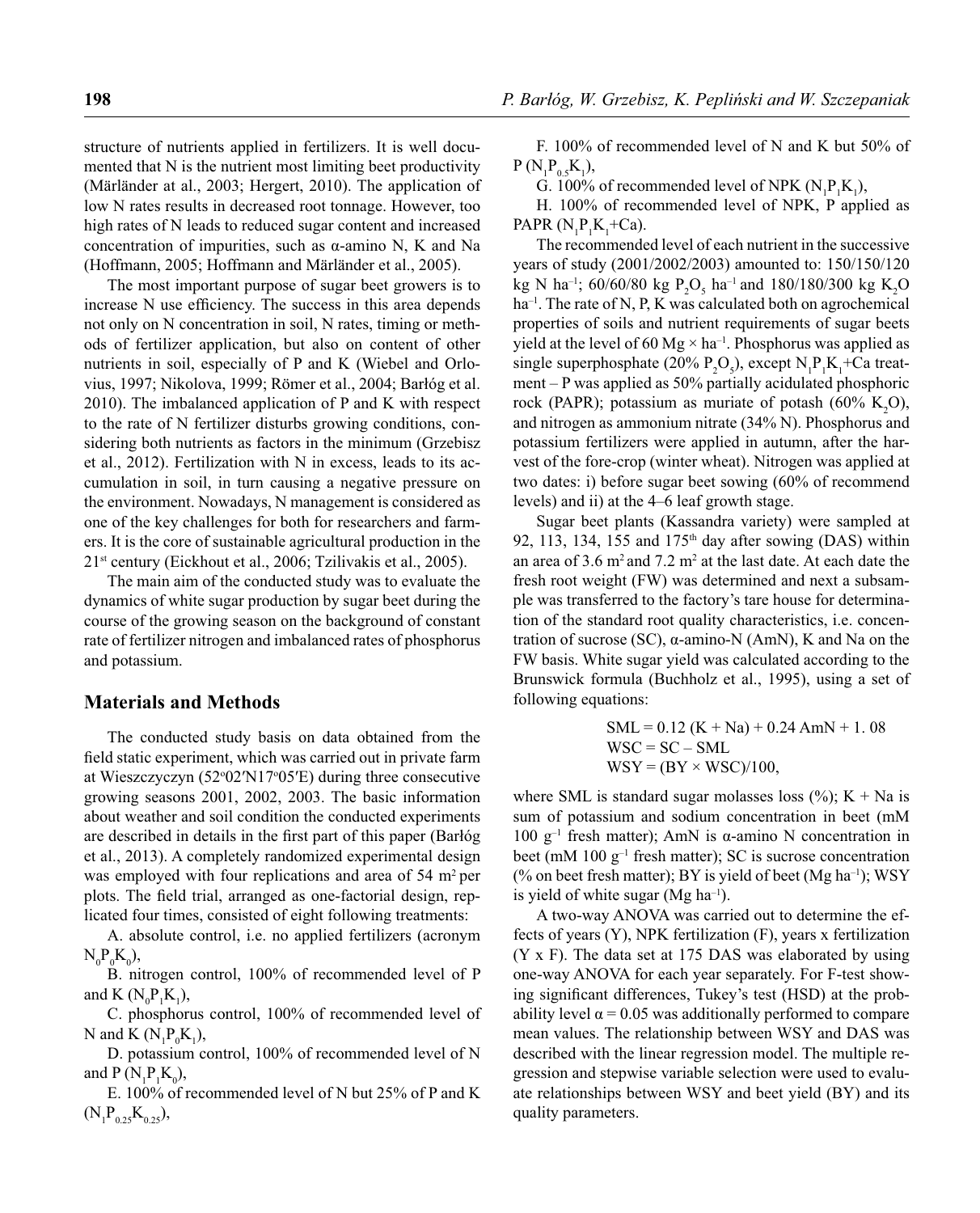#### **Results**

The yield of white sugar (WSY) was a result of interaction of year and fertilizing treatments. The course of weather during beet vegetation was the dominant factor. Its yield forming effect revealed, however, as the year-dependent expression of a particular NPK treatment. Therefore, effects of fertilizing variants on dynamics of WSY development throughout the growing season was evaluated for years, averaged over treatments, and treatments averaged over years (Table 1).

#### **Table 1**

**Effect of years and balanced NPK fertilization on white sugar yield (WSY); F ratios of two-way analysis of variance**

| Factors                                   | df | Days after sowing (DAS) |     |                                                                      |          |          |
|-------------------------------------------|----|-------------------------|-----|----------------------------------------------------------------------|----------|----------|
|                                           |    | 92                      | 113 | 134                                                                  | 155      | 175      |
| $\text{Years} (Y)$                        |    |                         |     | 2 58.1*** 65.8*** 195.2*** 86.5*** 156.7***                          |          |          |
| Fertilization(F)                          |    |                         |     | $7\quad 23.0***\quad 25.7***\quad 18.9***\quad 28.1***\quad 24.3***$ |          |          |
| Interaction $Y \times F$ 15 5.4*** 6.5*** |    |                         |     | $6.4***$                                                             | $8.9***$ | $5.4***$ |

\*, \*\*, \*\*\* significant level for  $P \le 0.05$ ; 0.01; 0.001, respectively

Effect of years, as the most important component of temporary and final WSY, showed high in-season variability (Table 2). In 2001, at 92 DAS, it was by 40% higher compared to other two years average. Its subsequent increase, based on in a three-weekly period, was almost constant, ranging from 2.2 to 2.6  $Mg$  ha<sup>-1</sup>. In 2002, with water shortage, the rate of WSY in-growth in respective periods was much lower, ranging from 1.7 to 2.0  $Mg$  ha<sup>-1</sup>. In the third season, 2003, also dry, the critical for final yield of sugar was the mead-season, with temporary yields below those in 2001. This trend changed in the late-season, as indicated by the yield increase of more than 3.0 Mg ha<sup>-1</sup> per a respective period from 134 DAS onwards. The key reason of the WSY increase was a high SC, which averaged over treatments, was at the level of 19% (Barłóg et al., 2014).

Effect of fertilizing treatments, averaged over years, was sampling date-specific. At 92 DAS, the tested treatments can be divided into homogenous several groups, but the only N control treatments showed by 50% or 75% lower WSY as compared to imbalanced or fully balanced treatments, respectively. At 113 DAS, yields of sugar doubled for most of the treatments. Slightly lower increase was noted for  $N_1P_0K_1$ ,  $N_1P_{0,5}K_1$  and  $N_1P_1K_1+Ca$ . At the same time the highest WSY increase, excluding the absolute control  $(N_0 P_0 K_0)$ , was noted for  $N_1P_{0.25}K_{0.25}$ . In the third three-weekly period, WSY increase was much lesser (*ca* 40%) compared to the previous one, but in some treatments, a compensation response was noted. In the fourth period three highly homogenous groups,

#### **Table 2**

| Dynamics of white sugar yield (WSY) development in de-              |  |  |  |  |
|---------------------------------------------------------------------|--|--|--|--|
| pendence on years and fertilizing treatments (Mg ha <sup>-1</sup> ) |  |  |  |  |

| Factor                | Days after sowing (DAS) |                    |                   |                   |                    |
|-----------------------|-------------------------|--------------------|-------------------|-------------------|--------------------|
|                       | 92                      | 113                | 134               | 155               | 175                |
| Year                  |                         |                    |                   |                   |                    |
| 2001                  | 2.8 <sup>b</sup>        | 5.0 <sup>c</sup>   | 7.6 <sup>c</sup>  | 9.9 <sup>c</sup>  | 12.5 <sup>b</sup>  |
| 2002                  | 1.9 <sup>a</sup>        | 3.6 <sup>a</sup>   | 5.3 <sup>a</sup>  | 7.1 <sup>a</sup>  | 9.1 <sup>a</sup>   |
| 2003                  | 2.1 <sup>a</sup>        | $4.4^{b}$          | 5.9 <sup>b</sup>  | 9.0 <sup>b</sup>  | 12.3 <sup>b</sup>  |
| Treatment             |                         |                    |                   |                   |                    |
| $N_0P_0K_0$           | 1.4 <sup>a</sup>        | 3.1 <sup>a</sup>   | $4.5^{\rm a}$     | $5.9^{\rm a}$     | 9.8 <sup>a</sup>   |
| $N_0P_1K_1$           | 1.7 <sup>a</sup>        | 3.3 <sup>a</sup>   | 5.6 <sup>b</sup>  | 7.3 <sup>b</sup>  | 9.9 <sup>a</sup>   |
| $N_1P_0K_1$           | 2.6 <sup>cb</sup>       | 4.6 <sup>bcd</sup> | 6.0 <sup>bc</sup> | 9.2 <sup>c</sup>  | 10.3 <sup>a</sup>  |
| $N_1P_1K_0$           | 2.1 <sup>b</sup>        | 4.1 <sup>b</sup>   | 6.6 <sup>cd</sup> | 9.2 <sup>c</sup>  | 11.6 <sup>b</sup>  |
| $N_1P_{0.25}K_{0.25}$ | $2.5$ <sup>cb</sup>     | 5.2 <sup>d</sup>   | 6.8 <sup>cd</sup> | 10.0 <sup>c</sup> | 11.9 <sup>cb</sup> |
| $N_1P_0, K_1$         | 2.7 <sup>c</sup>        | 4.9 <sup>cd</sup>  | 7.0 <sup>d</sup>  | 9.3 <sup>c</sup>  | 12.0 <sup>bc</sup> |
| $N_1P_1K_1$           | $2.4$ <sup>cb</sup>     | 5.0 <sup>cd</sup>  | 6.8 <sup>cd</sup> | 9.1 <sup>c</sup>  | 12.2 <sup>bc</sup> |
| $N_1P_1K_1+Ca$        | 2.8 <sup>c</sup>        | 4.4 <sup>bc</sup>  | 7.1 <sup>d</sup>  | $9.4^\circ$       | 12.7 <sup>c</sup>  |

Means labeled with the same letter did not differ significantly at  $P \leq 0.05$ 

based on yield quantity, have been revealed. The first two groups contain only a single treatment, i.e., the absolute control ( $N_0 P_0 K_0$ ) and the fertilized with P and K ( $N_0 P_1 K_1$ ), respectively. The difference of 1.4 Mg ha<sup>-1</sup> is not only significant, but also indicates a yield forming action of both nutrients. The third group consists of treatments fertilized with N. The maximum WSY within this group was harvested in  $N_1P_{0,25}K_{0,25}$ . In this particular treatment, the highest WSY increase during the three-weekly period was also noted (47%). This treatment presents an optimal fertilizing structure but only for early harvested beets (Table 2).

The last sampling period, which took place at 175 DAS, showed a treatment-specific increase of WSY since 155 DAS. All studied treatments can be divided into three groups, presenting substantially different level of WSY increase:

- low (< 2 t ha<sup>-1</sup>):  $N_1 P_0 K_1$ ,  $N_1 P_{0,25} K_{0,25}$ ;
- moderate (2-3 t ha<sup>-1</sup>):  $N_0P_1K_1$ ,  $N_1P_1K_0$ ,  $N_1P_{0.5}K_1$ ;
- high (> 3 t ha<sup>-1</sup>):  $N_0P_0K_0$ ,  $N_1P_1K_1$ ,  $N_1P_1K_1$ +Ca.

The first group (I) contains treatments, which significantly reduced sugar accumulation due to shortage of P. The second group (II) consists of treatments of different strategy of WSY development. The first treatment, with relatively low WSY, in fact, shows a high-sugar production potential of the soil under study. The second and the third one, in spite of high WSY, did not realize yielding potential of the crop. In the case of  $N_1P_1K_0$ , an imbalanced supply of K was the key reason for low sugar recovery (Barłóg et al., 2014). In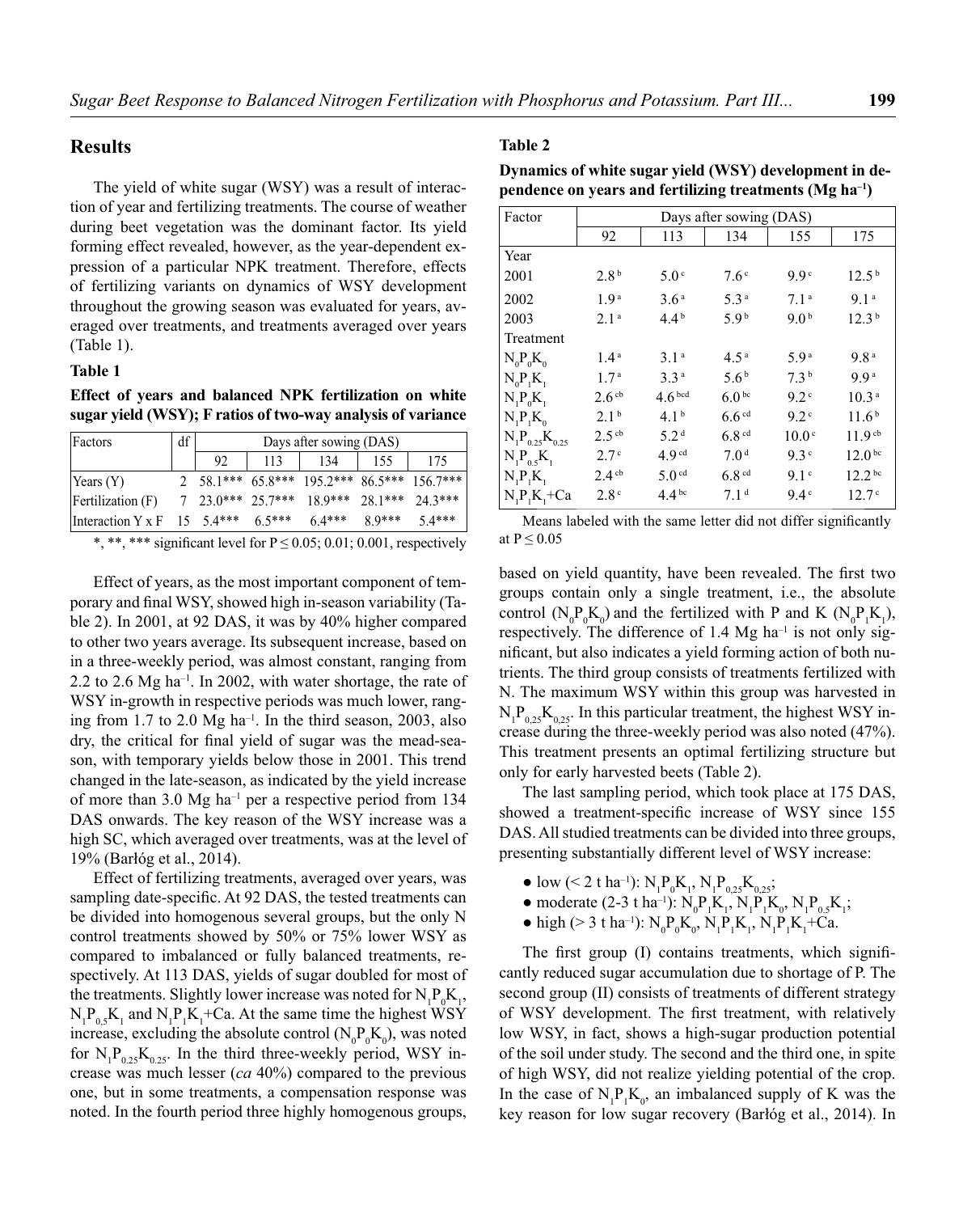the case of  $N_1P_{0.5}K_1$  the yielding potential of the crop was restricted by shortage of P. The third group (III) consists of different treatments. The first one comprises only the absolute control. The found WSY increase, which took place in last three weeks of vegetation indirectly, confirms the high soil fertility level, provided ample water supply, as was in 2001. The same conclusion refers to fully balanced fertilizing treatments. The maximum WSY was a reason of high potential of beet to accumulate sugar and yield forming action of P, K, and Ca. The action of the last nutrient resulted in the WSY increase of 0.5 Mg ha<sup>-1</sup> (Table 2).

Effect of the imbalanced nutrient supply was variable in consecutive years of study. The key difference relates to the WSY expression at harvest (175 DAS) in treatments of various degrees of balanced supply of N, P, K. In 2001, the highest WSY increase as compared to the absolute control was noted for  $N_1P_{0,5}K_1$ ,  $N_1P_1K_1$  and  $N_1P_1K_1$ +Ca. However, the most important was the progressive WSY increase in response to increasing P fertilizer rate. A very similar trend was observed in 2003, but the effect of P rate was not significant. The only effect of Ca, as a component of a fertilizer based on partially acidulated phosphoric rock, was pronounced. In 2002, the highest WSY was harvested in the  $N_1P_{0.25}K_{0.25}$ treatment. Effect of balanced P fertilization was negative; yields on the N well-adjusted plots were much lower than in other years (Figure 1).

**Table 3 Regression models of white sugar accumulation trends during vegetation season (n = 15)**

| Treatment             | Equation                   | $R^2$ (P $\leq$ 0.001) | DAS.  |
|-----------------------|----------------------------|------------------------|-------|
| $N_0 P_0 K_0$         | $WSY = -7.632 + 0.094$ DAS | 0.88                   | 198.2 |
| $N_0P_1K_1$           | $WSY = -7.661 + 0.099$ DAS | 0.87                   | 188.9 |
| $N_1P_0K_1$           | $WSY = -6.413 + 0.097$ DAS | 0.89                   | 180.1 |
| $N_1P_1K_0$           | $WSY = -8.704 + 0.115$ DAS | 0.89                   | 170.7 |
| $N_1P_{0.25}K_{0.25}$ | $WSY = -7.959 + 0.114$ DAS | 0.88                   | 166.5 |
| $N_1P_0,K_1$          | $WSY = -7.656 + 0.111$ DAS | 0.83                   | 168.4 |
| $N_1P_1K_1$           | $WSY = -8.180 + 0.114$ DAS | 0.88                   | 168.0 |
| $N, P, K, +Ca$        | $WSY = -8.706 + 0.120$ DAS | 0.80                   | 164.8 |

WSY is white sugar yield in Mg ha<sup>-1</sup>; DAS is number days after sowing; DAS, is number of days after sugar beet sowing for  $WSY = 11.0$  Mg ha<sup>-1</sup>

Trend of sugar accumulation by beets throughout the season was progressive, following the linear regression model (Table 3). The reliability of the obtained equations, as confirmed by coefficients of determination  $(R^2)$ , was higher compared to those for yield of beets (Barłóg et al., 2013). The tested variants have been evaluated by two criteria. The first refers to the directional coefficient of the linear equation "b", which describes a daily rate of WSY increase. Based on it, the tested treatments can be arranged in the descending order:



**Fig.1. Effect of balanced NPK fertilization on white sugar yield (WSY) at harvest (175 DAS) on the background of seasons. In Material and Methods section is detailed explanation of treatment symbols. Means labelled with the same**  letter did not differ significantly at  $P \leq 0.05$ , for each year separately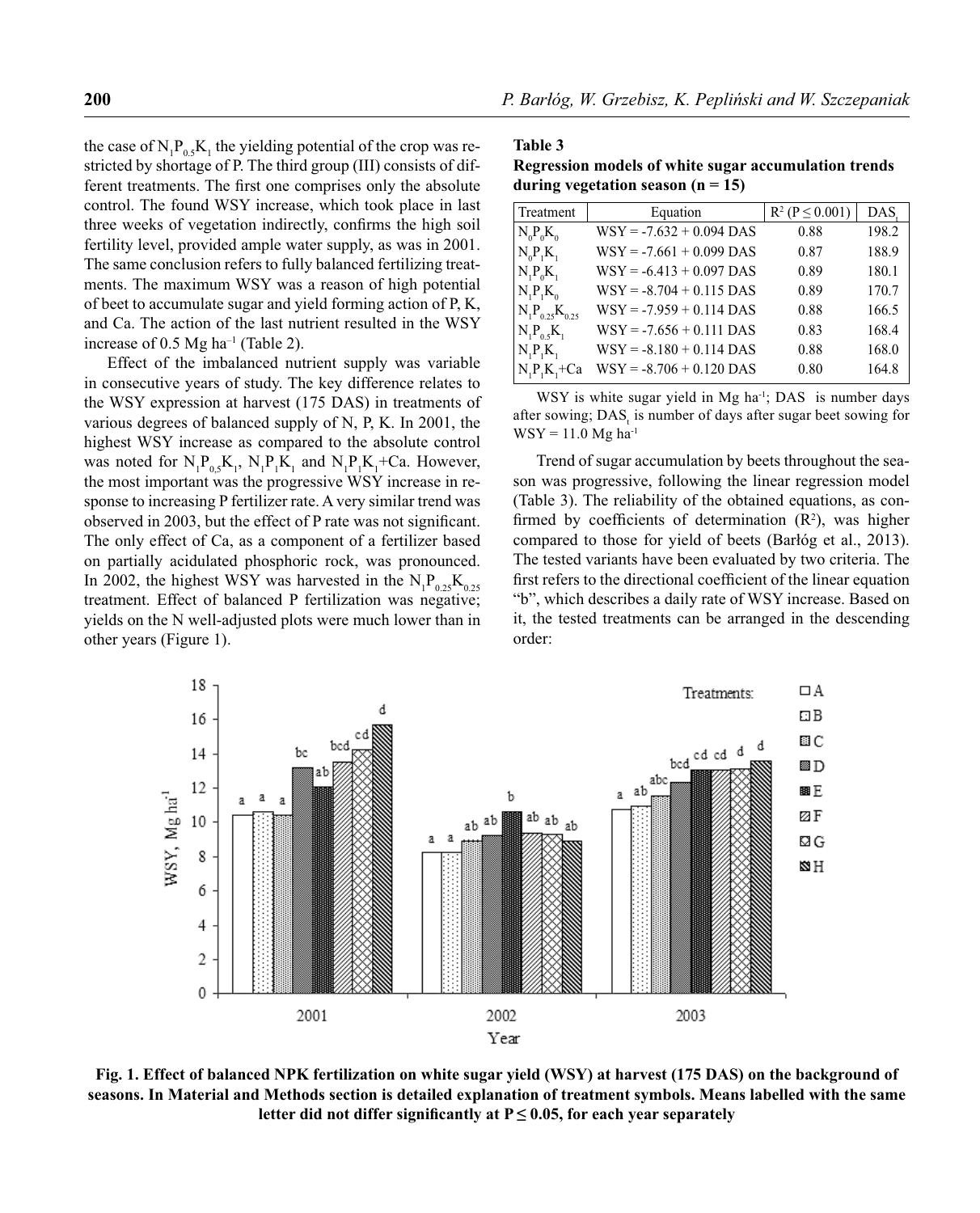$N_1P_1K_1+Ca = N_1P_1K_0 = N_1P_1K_1 > N_1P_{0.25}K_{0.25} > N_1P_{0.5}K_1 =$  $= N_0 P_1 K_1 > N_1 P_0 K_1 > N_0 P_0 K_0.$ 

The second criterion was the number days after sowing  $(DAS_t)$  to obtain 11.0 Mg ha<sup>-1</sup> of WSY. The DAS<sub>t</sub> to reach the target yield was *ca* 198 for the absolute control and less than 165 for  $N_1P_1K_1+Ca$  treatment (Table 3). The presented order of treatments implicitly underlines two facts. The first one refers to distinct difference between bi-nutrient treatments and NPK ones. The second one stresses the importance of P in white sugar production, as corroborated by the 10<sup>th</sup>-day difference between  $N_1 P_0 K_1$  and  $N_1 P_1 K_0$  to reach the target yield.

The yield of recovery sugar is a function of interaction of numerous characteristics of processing beets, such as yield and others describing their technical quality (Buchholz et al., 1995). The study clearly showed that the key factor, determining WSY in consecutive triweekly periods, was yield of beets. Effect of SC was positive, but of secondary importance. Effects of standard molassigenic compounds (AmN, K, Na), as a rule, was both negative, and at the same time highly year-to-year variable (Table 4).

#### **Table 4**

**White sugar yield (WSY) as a function of beet yield (BY)**  and its technical quality – *BETA* coefficients of multiple regression  $(n = 24)$ 

| Inde-               | Days after sowing (DAS) |            |            |            |            |  |  |
|---------------------|-------------------------|------------|------------|------------|------------|--|--|
| pendent<br>variable | 92                      | 113        | 134        | 155        | 175        |  |  |
| BY                  | $1.065***$              | $0.807***$ | $1.012***$ | $1.066***$ | $0.909***$ |  |  |
| <b>SC</b>           | $0.267***$              | $0.478***$ | $0.286***$ | $0.374***$ | $0.366***$ |  |  |
| AmN                 | $-0.055$                | $-0.058*$  | $-0.041*$  | $-0.003$   | $-0.022*$  |  |  |
| K                   | $-0.002$                | $-0.020$   | $-0.013$   | $-0.018$   | $-0.011$   |  |  |
| Na                  | $-0.003$                | $-0.010$   | $-0.032$   | $-0.112*$  | $0.026*$   |  |  |
| R <sup>2</sup>      | 0.995                   | 0.996      | 0.998      | 0.993      | 0.999      |  |  |

\*, \*\*, \*\*\* significant level for  $P \le 0.05$ ; 0.01; 0.001, respectively

The step linear regression model has been applied to evaluate an importance of yield components for prediction of WSY in consecutive sampling dates (Table 5). Yield of white sugar, based on the value of a coefficient of determination,  $\mathbb{R}^2$ , was the best described by BY. The highest effect of BY on WSY was noted at 92 and 134 DAS, when  $R^2$ , amounted to 0.96 and  $0.92$ , respectively. In the first sampling date, conducted at  $92$ DAS, addition of SC raised the  $\mathbb{R}^2$ , just by 0.03 (0.99). At 134 DAS, it was necessary to include into the equation other characteristics, such as SC and AmN, to reach the level of 0.99. In three of five triweekly sampling intervals both SC and AmN were yield components, significantly increasing the WSY predictability. Only at 155 DAS, Na showed superiority to AmN. It is important to underline that K was not a factor limiting WSY in any stage of its formation (Table 5).

#### **Table 5**

**White sugar yield (WSY) as a function of beet yield (BY) and beet quality – results of the step linear regression (n=24)**

| Harvest | Equation                                         | $\mathbb{R}^2$  |
|---------|--------------------------------------------------|-----------------|
| date    |                                                  | $(P \le 0.001)$ |
| (DAS)   |                                                  |                 |
| 92      | $WSY = 0.245 + 0.092$ BY                         | 0.96            |
|         | $WSY = -1.841 + 0.01$ BY + 0.1521 SC             | 0.99            |
| 113     | $WSY = -0.6 + 0.150$ BY                          | 0.83            |
|         | $WSY = -4.901 + 0.133 BY + 0.333 SC - 0.197 AMN$ | 0.99            |
| 134     | $WSY = 0.266 + 0.132$ BY                         | 0.92            |
|         | $WSY = -6.253 + 0.137 BY + 0.416 SC - 0.195 AMN$ | 0.99            |
| 155     | $WSY = 0.762 + 0.14$ BY                          | 0.81            |
|         | $WSY = -9.073 + 0.165 BY + 0.515 SC - 0.939 Na$  | 0.99            |
| 175     | $WSY = -0.361 + 0.166$ BY                        | 0.86            |
|         | $WSY = -12.334 + 0.162 BY + 0.7 SC - 0.171 AMN$  | 0.99            |

Explanation: WSY is white sugar yield, Mg ha<sup>-1</sup>; BY is beet yield, Mg ha<sup>-1</sup>; SC is sucrose concentration, %; AmN is α-amino-N concentration, mM kg<sup>-1</sup>; Na is beet Na concentration, mM kg<sup>-1</sup>.

## **Discussion**

The dynamics of WSY was evaluated during the period extending since 92 DAS up to the end of crop vegetation, which took place at 175 DAS. The triweekly period of each consecutive plant sampling was sufficiently long to quantify WSY response to imbalanced fertilization with P and K. The WSY forming effect of applied fertilizers was year-to-year variable, as dependent on nutrients supply during each of the seasons. External conditions, created by weather course throughout consecutive seasons, were decisive for yield potential of sugar beet realization. The pattern of sugar production by beets in 2001 was completely different compared to those in 2002 and 2003. The first, based on distribution of precipitation, can be evaluated as optimal, while others as dry. This in accordance to Kenter et al. (2006), who stated that in the Central Europe weather course in summer months, i.e., July and August, is a decisive factor of development the WSY.

The key question remains, whether is possible to predict final WSY (at 175 DAS), based on its in-season assessed yield or on the beet yield (BY). The first prediction of WSY was conducted using respective data for the 92 DAS. It was significant ( $R^2 = 0.49$ ;  $P \le 0.001$ ) as presented in the Figure 2. Slightly lower predictability was achieved, using BY at 92 DAS as the independent variable:

$$
WSY_{175} = 7.709 + 0.166 \text{ BY}_{92}; R^2 = 0.37; P \le 0.01; n = 24
$$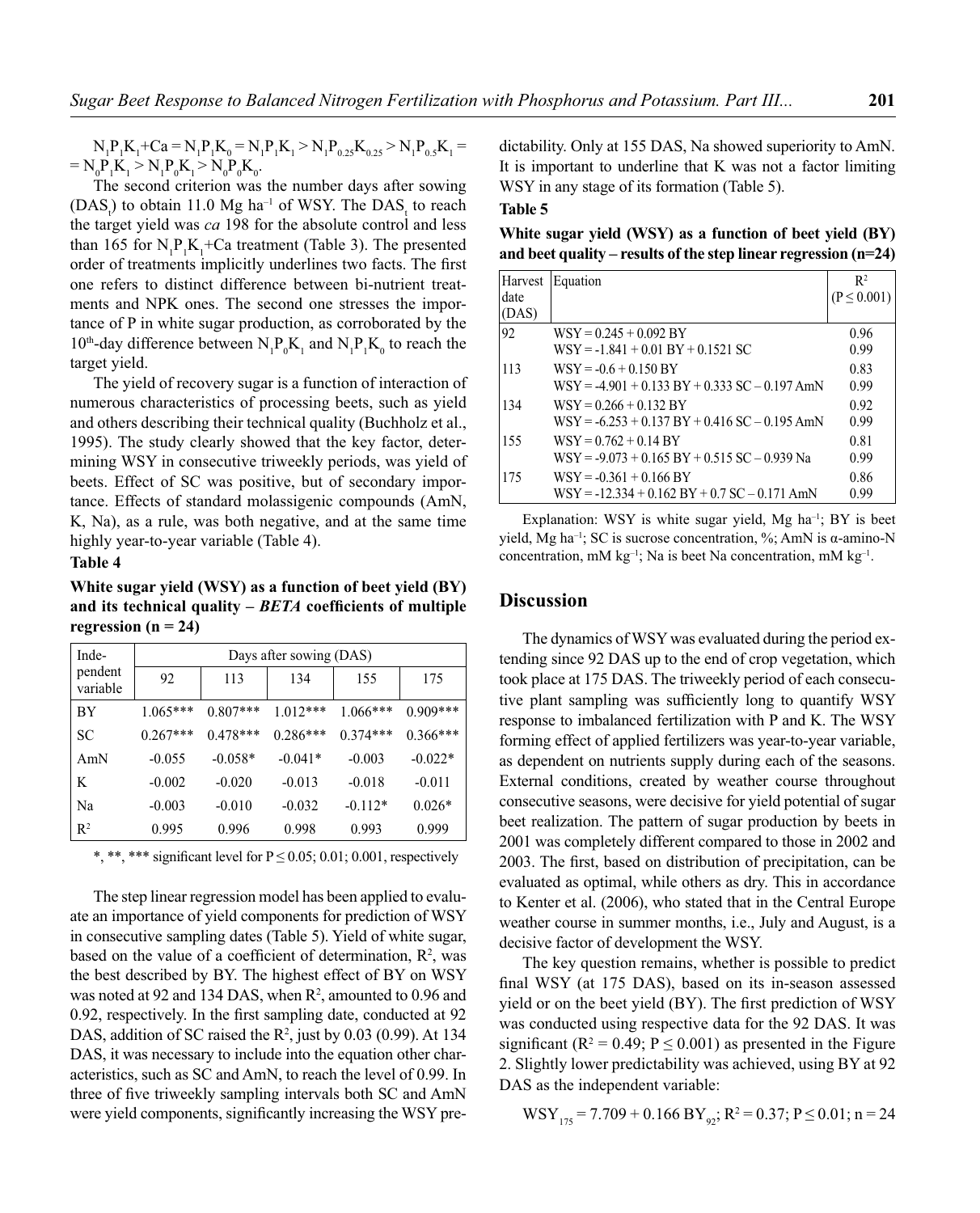

Fig. 2. Prediction of white sugar yield (WSY) at harvest **(175 DAS) as a function of WSY at 92 DAS**

The calculation procedure, conducted in other sampling dates, did show any advantage, over the first period. This conclusion is important for the practical reasons, because allows not only to predict the WSY but also to indicate a day of the fixed yield. In spite of lower  $\mathbb{R}^2$  values, yield of beets (BY) at 92 DAS is a useful and at the same time an ease tool for making a reliable WSY prediction.

The study implicitly showed that in 2001, WSY of beets fertilized with NPK increased in accordance to increasing rates of P, in spite of sufficiently high soil P fertility. This phenomenon has not been observed in 2002 and 2003. The maximum WSY, averaged over both years, was noted for  $N_1P_{0.25}K_{0.25}$ , i.e., for the treatment with the reduced amount of applied P and K fertilizers. Based on this finding one could choose a conclusion that maximum productivity of sugar beet can be exploited, based mostly on soil P and K resources. This statement, in the light of the obtained data, is wrong. Much lower WSY in 2002 and 2003 years compared to 2001 can be explained through analysis of yield forming functions of N, which efficiency depends on supply of other nutrients.

There is very difficult to divide, based on morphological characteristics, the whole growing season of sugar beet into certain periods (Bell et al., 1996). However, WSY forming action of key nutrients is slightly different in consecutive stages of the crop growth. In the earliest stages of sugar beet growth, the limiting factor is the rate of leave's growth. Interception of solar radiation by the sugar beet canopy is efficient provided its leaf area index (LAI) is of 3 (Andrieu et al., 1997). The required sum of temperatures to reach this target is of 900 $\degree$ C and N accumulation of 120 kg ha<sup>-1</sup> (Werker and Jaggard, 1998; Malnou et al., 2006). Potassium has been recognized as the factor seriously limiting uptake of  $NO<sub>3</sub>–N$  by plants, in turn disturbing their rate of growth and partitioning of assimilates between leaves and roots (Marschner et al., 1996; Winzer et al., 1996). It has been documented than inadequate supply of K significantly reduces both  $N$ accumulation and in consequence, aboveground biomass of leaves at the stage of 5–6th leaf (Grzebisz at al., 2005). Sugar beet in years with water shortage, i.e., in 2002 and 2003, responded considerably to unfavorable conditions, as confirmed by ca 30% loss of WSY at 92 DAS.

The mead-season of sugar beet growth covers the period of linear biomass growth, which for leaves extends from the first decade of July up to the end of the second (third) decade of August. This period is important for the development of the storage root as the physiological sink of sugar accumulation. The key questions remains, why water shortage limits the size of the sugar sink. It has been documented that sugar beet to keep the maximum rate of biomass growth takes up K with the rate of 10 and 9 kg ha<sup>-1</sup> d<sup>-1</sup> for 7 and 17 consecutive days, respectively (Grzebisz et al., 1998). It is well recognized, that any water shortage restricts the rate of immobile nutrients such as P and K movement from the soil towards the root (Jung and Classen, 1997). Consequently, the uptake rate of  $NO_3$ - $N$  is reduced, in turn negatively affecting the rate of the above-ground biomass increase (Marschner et al., 1996). In 2001, the rate of roots biomass growth during the periods extending from 113 to 134 DAS was double compared to other years, with drought. In this particular year, content of K in the beet brei, in spite of a very high WSY, was much higher than in other two years (Barłóg et al., 2014). It means that not only K but also N supply to plants was reduced in years with drought, in turn decreasing the size of beet physiological sink for sugar.

The explanation of both nutrients' action requires inside into the morphological structure of the storage root. The sugar beet root tissue is composed of several concentric secondary cambia (rings), developing simultaneously during root growth. The single ring of the storage root is composed of the adjacent small-sized cells in the vascular zone and large-sized cells in the parenchyma zone. The size and development of the parenchyma zone depend on supply of N (Bell et al., 1996). This hypothesis is corroborated by distribution of  $\alpha$ -amino N within the root. It is the highest in the upper part of the storage root, being responsible for the technological root in-season growth (Mahn et al., 2002). The adequate supplies of N depend, however, on P and K. Both nutrients must be readily available to the crop to keep it's vigorously growth over the key stages of yield formation (Cakmak, 2005; Kuchenbuch et al., 2006). Therefore, any shortage of K during the linear period of sugar beet growth, which coincides with the highest rate of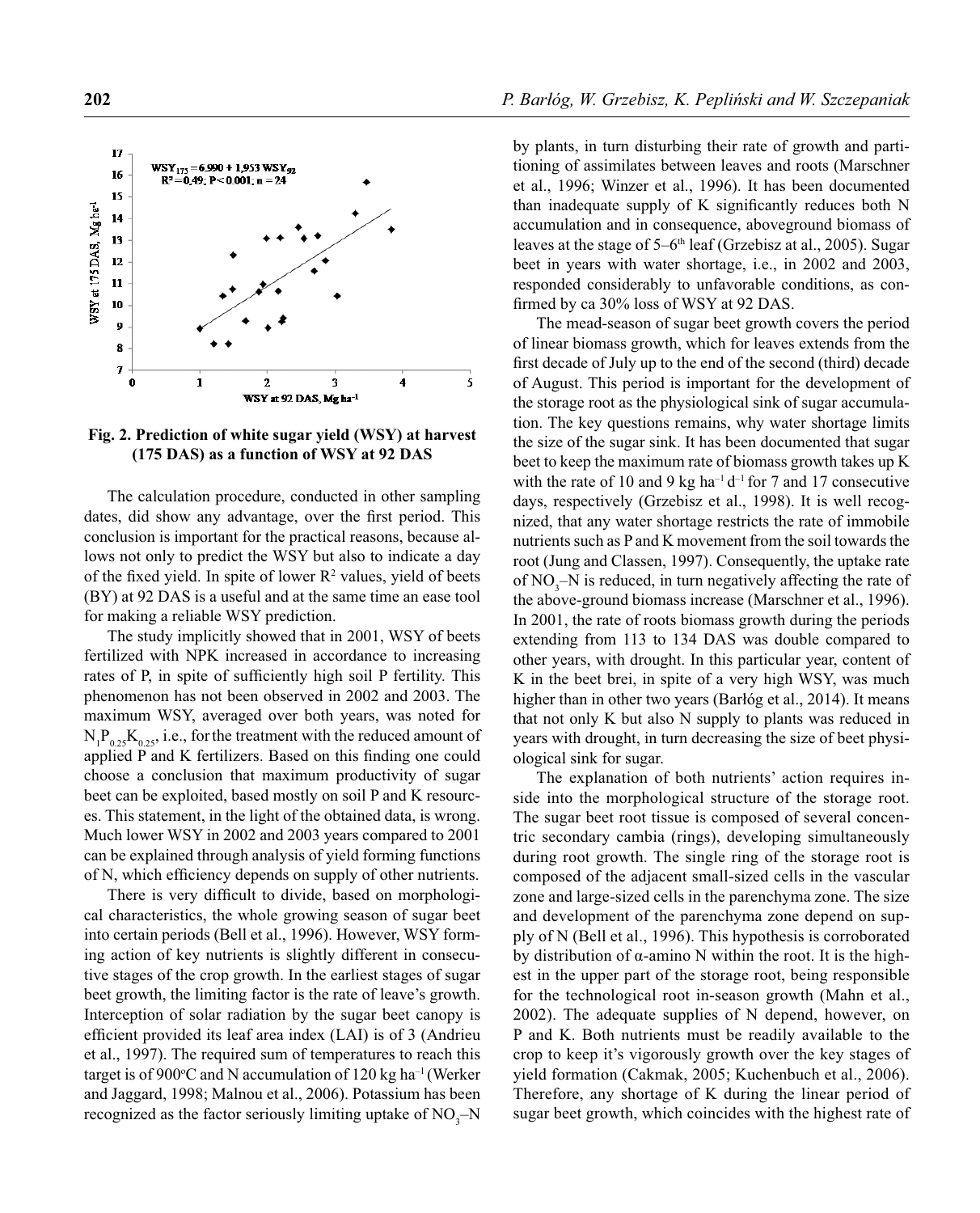storage root's growth, is critical to development of its sugar accumulation sink.

The above formulated hypothesis has been corroborated in the study by evaluation yield forming action of P. It has been documented that its uptake by sugar beet sharply increases in the late-season (Grzebisz et al., 1998). It has been also well recognized that P is responsible for many basic processes, such as energy production, photosynthesis, sucrose synthesis, etc. (Marschner, 1995). Therefore, beet plants correctly supplied with P are able to produce efficiently sucrose, subsequently increasing its storage in the root. However, as shown in Table 5, the key factor responsible for WSY is the BY, in turn representing a physiological sucrose sink. Plants of limiting capacity for sucrose accumulation, due to restricted root's size, are not able to exploit fully WSY in the lateseason. Consequently, in dry years the only compensation rout is via increased SC in a root, but its capacity is limited, as revealed in 2003. The yield forming importance of P has been fully corroborated in the conducted study. The WSY increase in the last triweekly period of growth was in the range of 30-40% in treatments well balanced, i.e.,  $N_1 P_{0.5} K_1$ ,  $N_1P_1K_1$ ,  $N_1P_1K_1$ +Ca. Plants fertilized with reduced supply of P to 25% of the recommended P rate increased WSY by less than 20%. The highest increase was noted for  $N_1P_1K_1+Ca$ treatments, where P was applied in the form of partially acidulated phosphoric rock. This type of fertilizer is reach in Ca. This nutrient is important due to its multifunctional impact on plant metabolism (White and Broadley, 2003). So far, in sugar beet, its yield forming function is weakly recognized. The proposed hypothesis is in accordance to other experimental data. As shown by Nikolova (1999) the highest yield of sugar was harvested in plots with recommended full rates of P and K.

#### **Conclusions**

The study implicitly showed that weather course during the growing season was a factor decisive for the response of WSY to imbalanced fertilization. In the season with favorable growing conditions WSY depended on supply of P. The yield forming effect of this nutrient is the most conspicuous in the late-season. In the last period of growth plants correctly supplied with P could increase of WSY by 30-40%. Plant fertilized with the decreased amount of fertilizer P showed a much lower yield increase in the respective period. The average WSY increase in response to optimal P application was 1.9 Mg ha<sup>-1</sup>, whereas of K only 0.4 Mg ha<sup>-1</sup>. Even higher yield increase was noted, when P applied in the form of partially acidulated phosphoric rock  $(2.4 \text{ Mg } ha^{-1})$ . The direct reason of the low-yield increase in the late-season was

the reduced size of the physiological sink of a root to accumulate sugar. The key reason was drought, which limited the rate of the storage root growth in both the early- and the mead-season (113-134 DAS). Consequently, at 92 DAS, the temporary WSY was by 30% lower in years with drought compared to the year with ample water supply. In years with water shortage, the increase of SC in the storage root is the only possible compensation route for WSY increase. The first significantly reliable prediction of final WSY, based on in-season yield of beets and/or yield of white sugar can be conducted at 92 DAS.

#### **References**

- **Andrieu, B., J. Allirand and K. W. Jaggard,** 1997. Ground cover and leaf area index of maize and sugar beet crops. *Agronomie*, **17**: 315–321.
- **Barłóg, P., W. Grzebisz, M. Feć, R. Łukowiak and W. Szczepaniak**, 2010. Row method of sugar beet (*Beta vulgaris* L.) with multicomponent fertilizer based on urea-ammonium nitrate solution as a way to increase nutrient use efficiency. *Journal of Central European Agriculture,* **11**: 225–234.
- **Barłóg, P., W. Grzebisz, K. Pepliński and W. Szczepaniak**, 2013. Sugar Beet Response to Balanced Nitrogen Fertilization with Phosphorus and Potassium Part I. Dynamics of Beet Yield Development. *Bulgarian Journal of Agricultural Sciences*, **19**: 1311–1318.
- **Barłóg, P., W. Grzebisz, K. Pepliński and W. Szczepaniak**, 2014. Sugar Beet Response to Balanced Nitrogen Fertilization with Phosphorus and Potassium Part II. Dynamics of Beet Quality. *Bulgarian Journal of Agricultural Sciences*, **20**: 1340–1347.
- **Bell, Ch., G. F. J. Milford and R-A. Leigh**, 1996. Sugar beet. In: E. Zamski and A. A. Schaffer (Eds.), Photoassimilate Distribution in Plants and Crops. *Marcel Dekker Inc.*, New York, pp. 691–707.
- **Buchholz, K., B. Märländer, H. Puke, H. Glattkowski and K. Thielecke,** 1995. Neubewertung des technischen Wertes von Zuckerrüben. *Zuckerindustry*, **120**: 113–121.
- **Cakmak, I.,** 2005. The role of potassium in alleviating detrimental effects of abiotic stresses in plants. *Journal of Plant Nutrition and Soil Science*, **168**: 521–530.
- **Eickhout, B., A. F. Bouwman and H**. **van Zeijts,** 2006. The role of nitrogen in world food production and environmental sustainability. *Agriculture, Ecosystems and Environment,* **116**: 4–14. **FAOSTAT**, 2012.
- http://faostat.fao.org/default.aspx (Access 2012.11.13)
- **Grzebisz, W. and J. Diatta**, 2012. Constraints and solutions to maintain soil productivity: a case study from central Europe. In J. Whalen (Ed.), Soil Fertility Improvement and Integrated Nutrient Management – a Global Perspective. *InTech Europe*, Rijeka, Croatia, pp. 159–182.
- **Grzebisz, W., P. Barłóg and M. Feć,** 1998. The dynamics of nutrient uptake by sugar beet and its effect on dry matter and sugar yield. *Bibliotheka Fragmenta Agronomica*, **3**: 242–249.
- **Grzebisz, W., P. Barłóg and W. Szczepaniak, 2005. The efficient**